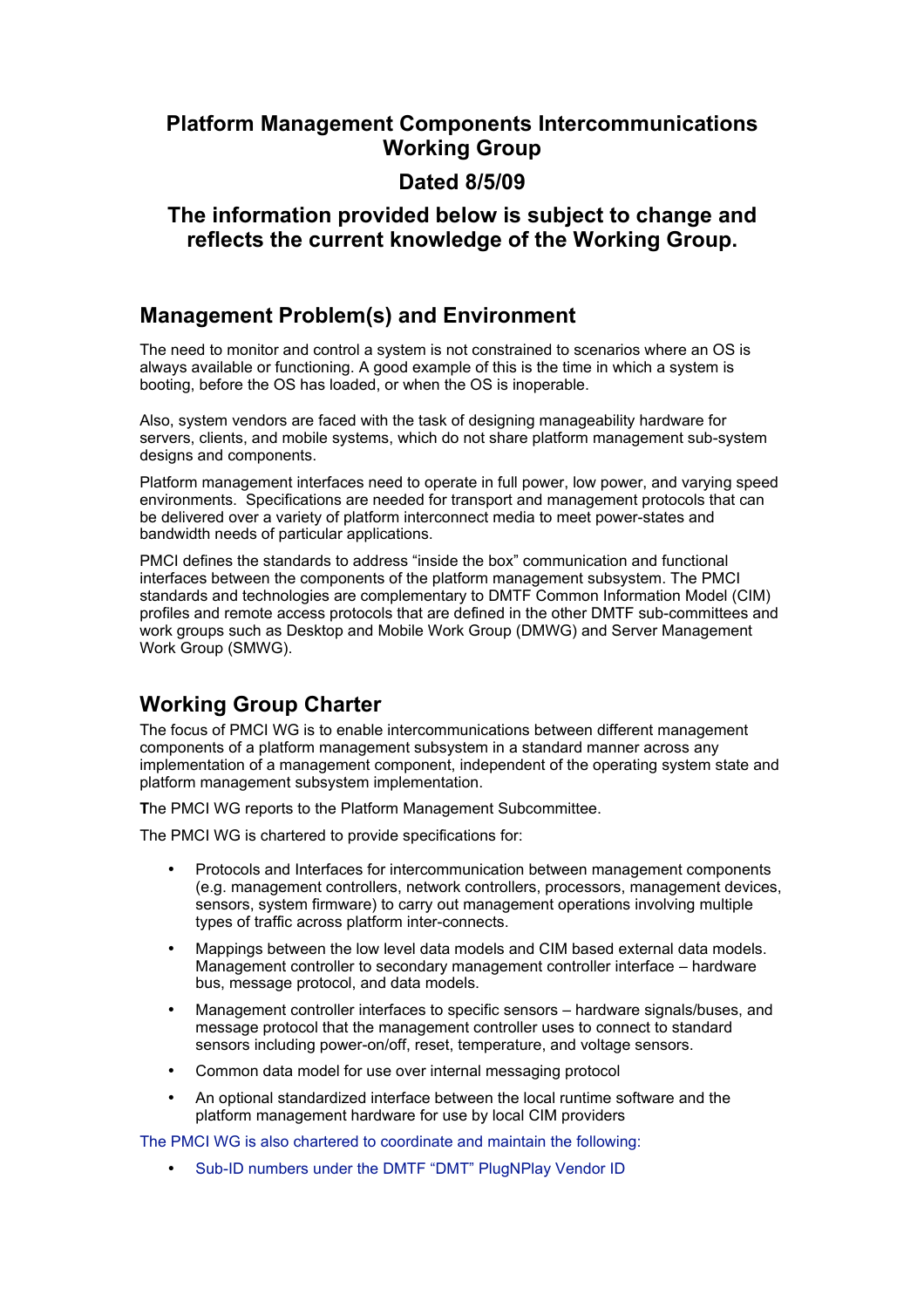- PCIe VDM definitions under the DMTF PCIe Vendor ID
- Specification of Interface Type/Protocol Type Values used in SMBIOS Structure Type 42 (Management Controller Host Interface Structure)
- Specification and maintenance of the MCHI Description Table used by ACPI
- Specification of the usage of the ASF bit in SMBus UDID

## **Alliance Partnerships**

• UEFI

## **Reliance/Coordination with other WG Models**

The PMCI WG will work with the Platform Profiles WG, SMWG, and DMWG to ensure the internal interfaces and protocols defined by the PMCI WG enable and support the production of the external interfaces and protocols defined by these other working groups.

## **Prior Work**

Prior work of the PMCI, ASF, and NC-SI sub-teams of the former Pre-OS WG including:

- DSP2015 Platform Management Component Intercommunications (PMCI) Architecture White Paper
- DSP2016 Management Component Transport Protocol (MCTP) Overview White Paper
- DSP0236 Management Component Transport Protocol (MCTP) Base **Specification**
- DSP0237 Management Component Transport Protocol (MCTP) SMBus/I2C Transport Binding Specification
- DSP0238 Management Component Transport Protocol (MCTP) PCIe VDM Transport Binding Specification
- DSP0239 Management Component Transport Protocol (MCTP) IDs and Codes
- DSP0222 Network Controller Sideband Interface (NC-SI) Specification
- DSP0136 Alert Standard Format Specification
- DSP0240 Platform Level Data Model (PLDM) Base Specification
- DSP0241 Platform Level Data Model (PLDM) over MCTP Binding Specification
- DSP0245 Platform Level Data Model (PLDM) IDs and Codes Specification
- DSP0246 Platform Level Data Model (PLDM) for SMBIOS Data Transfer **Specification**
- DSP0247 Platform Level Data Model (PLDM) for BIOS Control and Configuration Specification
- DSP0248 Platform Level Data Model (PLDM) for Platform Monitoring and Control Specification
- DSP0249 Platform Level Data Model (PLDM) States Sets Specification

#### **Current Work – Overview, Deliverables and Timeline**

- Take current specifications to DMTF Standard
- Update white papers as appropriate

DSP0844 – Platform Level Data Model (PLDM) CIM Mapping Specification